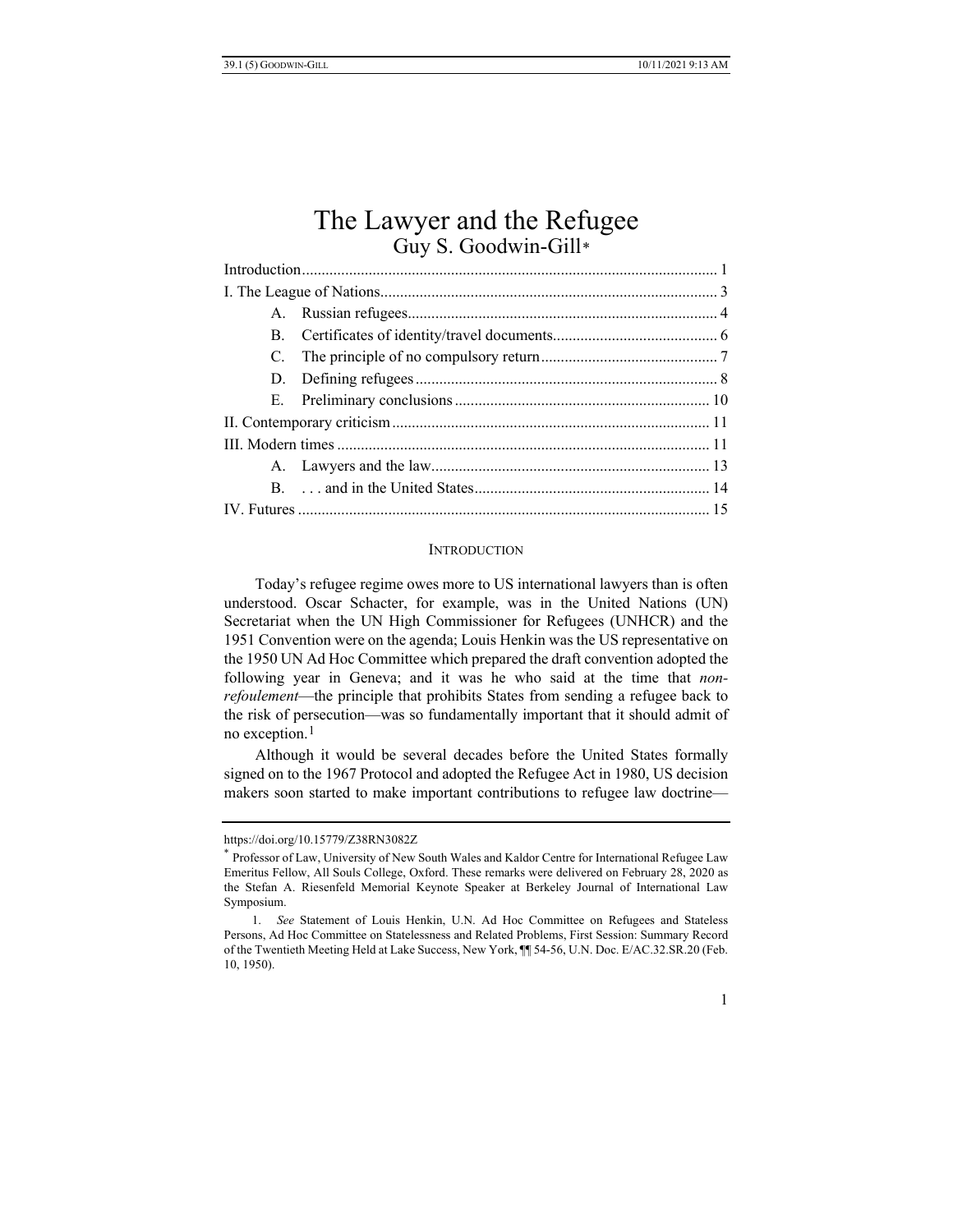decisions that were noted by other courts in other countries and helped the development, for example, of a principled approach to the *particular social group* category of refugees. . . But that was *then*, and I will have to come back to *now* in a moment or two.

First, however, I want to look at where it all came from, at the origins of what we like to call, perhaps too complacently, the international refugee regime. International lawyers have an inclination to dig into the historical, but it's for the good cause of showing how deeply rooted certain rules, principles, and practices are. The history is important, and no international lawyer can avoid being an historian, for this gives us the long view essential to understanding law in the relations of States, enables us to counter misinformation dressed up as advocacy, and even to move forward.

I will also highlight a few of the well-founded criticisms of the early days, before leaping ahead to the more recent history, and thinking about some of the ways in which the law and lawyers can work with the refugee in finding protection, solutions and, we hope, a future in which the necessity for flight in search of refuge may be less frequent, but the prospect of protection more secure.

However, one caveat is needed. International refugee law is often accused of *not* providing protection where it is due, of *not* providing solutions, of *not* keeping refugees away from our shores, tied down in some other remote land, with no livelihood, no education, and no opportunity. But that is not how international law works. Even though it may set specific rules—*non-refoulement*, for example—it remains an incomplete system with many a grey area, often doing little more than providing a framework of principle within which States enjoy choice of means in fulfilling their obligations; this is why different countries have different procedures for deciding who is a refugee, and why there can be so much disparity in the results. Grey areas, as we know only too well, can be exploited negatively, but also offer scope for progressive development. The yardstick is still international law, however, and a State will be judged in the light of just how effectively it implements its obligations; and in the present context, the primary question is whether refugees as defined in international law are protected and not sent back to persecution.

I have taken the title "The Lawyer and the Refugee" not because the law provides all the answers, but because, like it or not, the law has become the standard of accountability in so much of daily life; because the refugee and the asylum seeker are so often targeted by the loose legal rhetoric of politicians and bureaucrats; and because it needs constantly to be repeated that, underlying the scheme of international protection, there is a range of fundamental principles with significant normative force.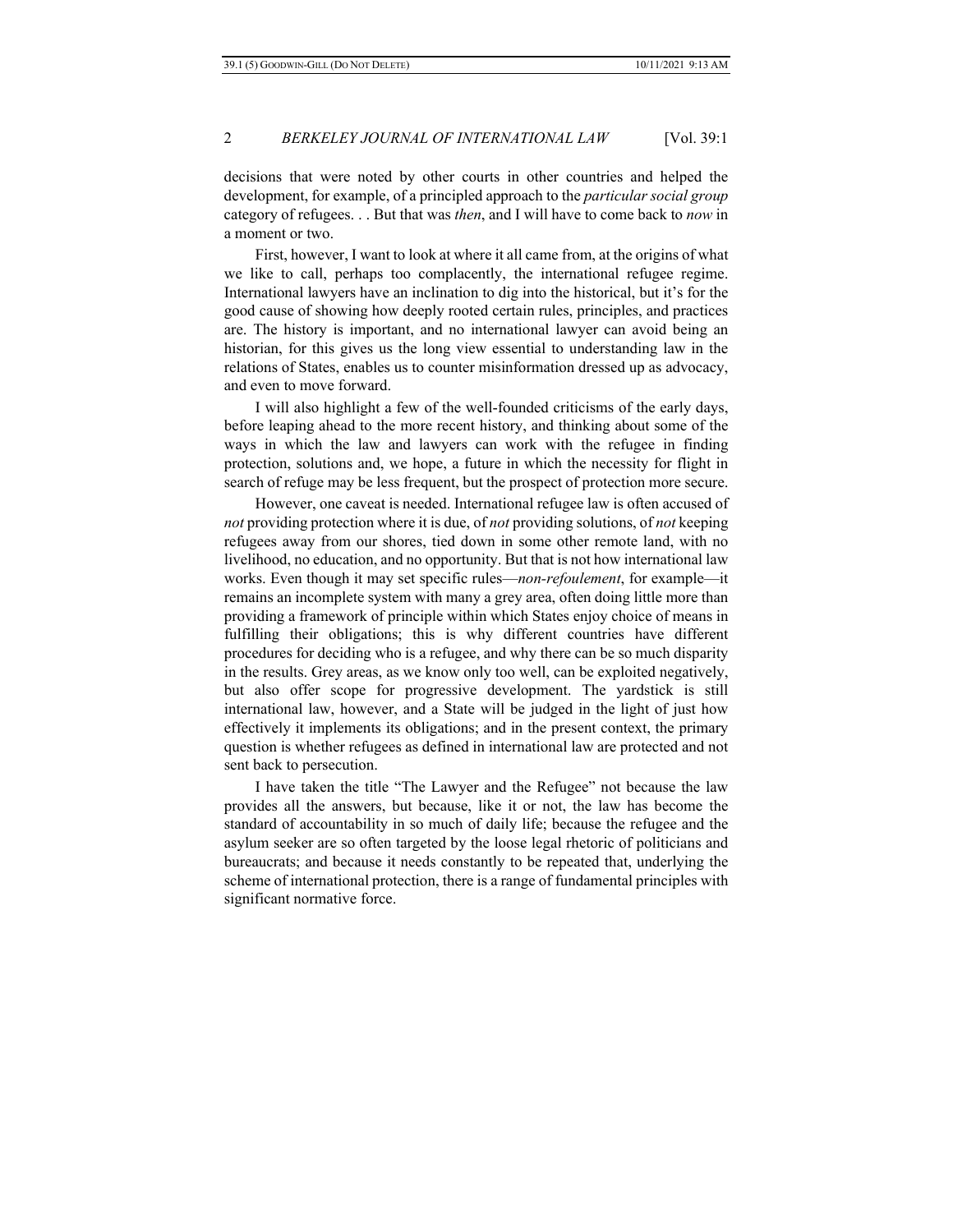#### I.

#### THE LEAGUE OF NATIONS

It is now 100 years since the League of Nations came into being and held its first sessions in Paris, London, and Rome.

These were early days, and exactly what the League could do had still to be worked out.[2](#page-2-0) The Covenant recognized its competence and responsibilities with regard to mandates, certainly, and to the "sacred trust of civilization",[3](#page-2-1) but sovereignty and the reserved domain of domestic jurisdiction were very much a part of the scheme.[4](#page-2-2) For sure, the Covenant referred to fair and humane conditions of labor; to traffic in women and children; to supervision of the arms trade; to freedom of communication; to "matters of international concern for the prevention and control of disease,"[5](#page-2-3) and a special place was reserved for national Red Cross societies in mitigating suffering throughout the world.[6](#page-2-4) Overall, the organization's international "reach" seemed fairly limited, but as it turned out, it was the Red Cross which activated the League on the refugee issue, no less than on related questions of famine relief and measures to combat epidemic disease in Poland and eastern Europe.

Even if not yet on the international agenda, refugees were certainly around. In the mid-1920s, the British had had their first encounter with refugees in Mesopotamia—various Christian minorities displaced by conflict, and for whom, in one case, the chosen solution was to arm them with rifles and a few mountain guns, that they might go where they wanted and be able to defend themselves; and so they did.<sup>[7](#page-2-5)</sup>

Later the same year the Russian Civil War drew to a close, and the British and the French were soon busy evacuating from the Crimea their own erstwhile allies in the White Russian resistance, including both military and civilians. Each acted independently, though with some cooperation between the respective militaries.<sup>[8](#page-2-6)</sup>

<span id="page-2-1"></span><span id="page-2-0"></span><sup>2.</sup> League of Nations Covenant art. 1, Treaty of Versailles, U.K.T.S. 4, Cmd. 153 (1919). The original members who ratified the Peace Treaty were Belgium, Bolivia, Brazil, British Empire (Canada, Australia, South Africa, New Zealand, India), France, Guatemala, Italy, Japan, Poland, Peru, Siam, Czecho-Slovakia, and Uruguay. The Argentine Republic, Chile, Paraguay, Persia, and Spain had also acceded by the end of 1919. 1 LEAGUE OF NATIONS OFF. J. 12-13 (1920).

<sup>3.</sup> League of Nations Covenant art. 22.

<sup>4</sup>*. Id.*

<sup>5</sup>*. Id.* art 23.

<sup>6</sup>*. Id.* art. 25.

<span id="page-2-5"></span><span id="page-2-4"></span><span id="page-2-3"></span><span id="page-2-2"></span><sup>7.</sup> *See* Secretary of State for India, Memorandum on The Assyrian and Armenian Refugees in Mesopotamia, CAB 24/108/72 (July 5, 1920); Secretary of State for India, Memorandum, CAB 24/114/74 (1920) (including Appendix and Enclosure B352, *Note on the Christian Communities in and around Mesopotamia* (Oct. 27, 1920)); Secretary of State for War, Memorandum, CAB 24/114/83 (Nov. 9, 1920).

<span id="page-2-6"></span><sup>8.</sup> On the evacuation, see Telegram No. 588z from Commander in Chief, Mediterranean Afloat, to Admiralty, London, CAB 24/115/5 (Nov. 15, 1920); Telegram No.598z from Commander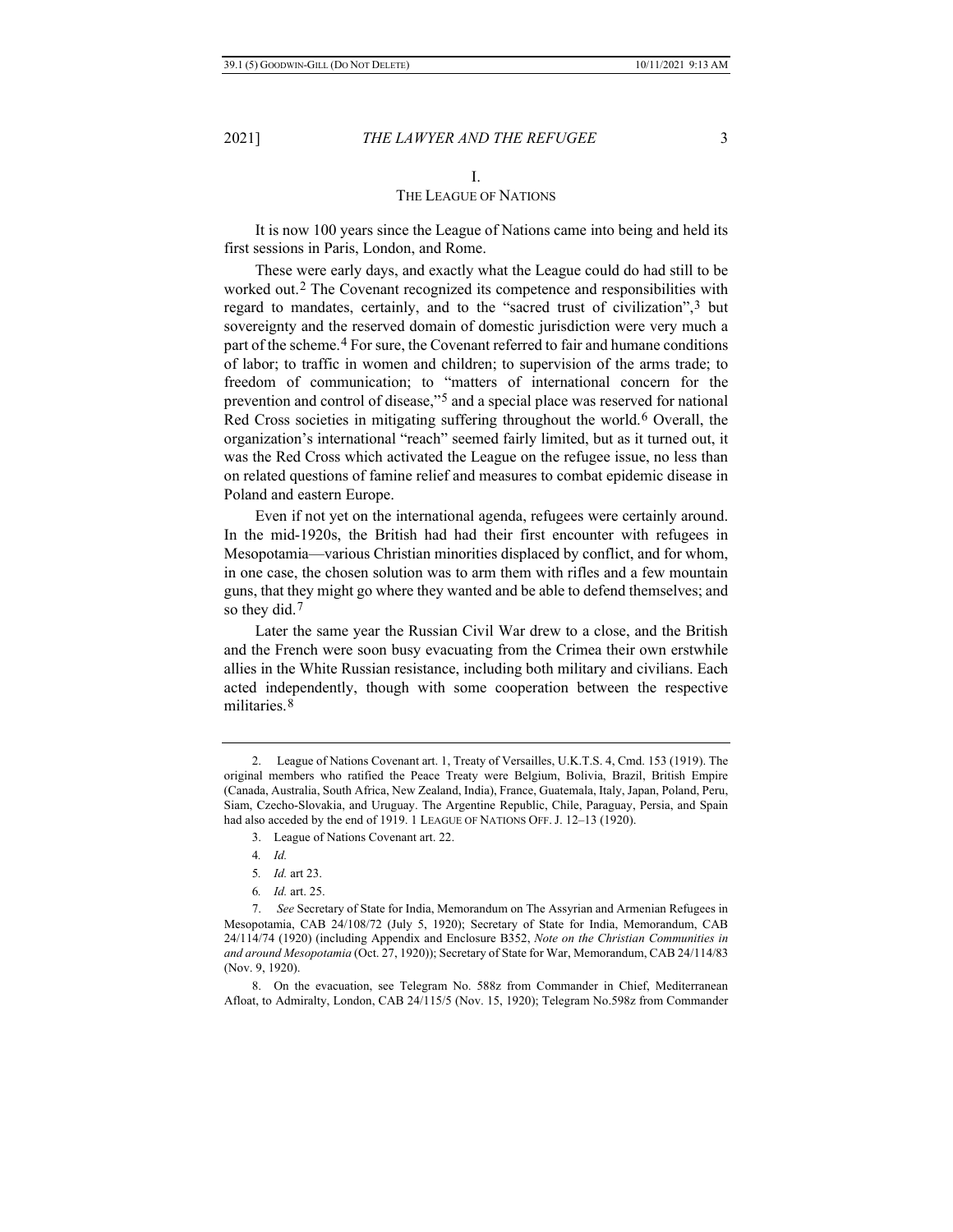For the refugee issue was not then seen as a matter of *international* interest; rather, each State looked to deal on their own with such problems as might emerge. That was all to change, however, particularly as a consequence of the Bolshevik revolution, its radical nature, and policy and practice of denationalization. The political dimension was important then, as it was to be again in the 1930s and later during the Cold War. Many States refused to recognize or deal with the Soviet Government, which they considered both illegitimate and unprincipled.

There is no doubt that Russian refugees scattered around Europe at the time were a "problem", or at least raised issues, for States in the early 1920s. Their passports expired, for example, and either could not be renewed or, if renewed by diplomatic representatives of the old regime, might not be accepted for travel and related purposes. Private law issues had to also be resolved and the applicable law identified, while access by refugees to opportunities, such as work or education, or to the courts, or to services, such as welfare (if it existed), was often conditional on what was then called "reciprocity": the foreign national would benefit only to the same extent that you or I would if present in their country, and that required effective treaty relations, all of which had gone by the board.

A population without protection, with no State apparently responsible for those displaced or made stateless, was an anomaly for which the League of Nations was unprepared. It was not clear, however, that international law could provide any answers, particularly where one player had elected *not* to play by the rules.

## *A. Russian refugees*

Although it can be insidious to single out anyone in what was a collective effort, four names in particular stand for their very special contribution to international cooperation. These were heady days, days of hope, of vision, and at least initially, of purposeful action, and those four were Fridtjof Nansen, Gustave Ador, Herbert Hoover, and Ludwik Rajchman.

Nansen, of course, is remembered for the refugee passport which carries his name; Gustave Ador was President of the International Committee of the Red Cross, and the Red Cross was a major relief organization in the post-war world; Herbert Hoover ran the American Relief Association, which supplied the bulk of assistance; and Ludwik Rajchman was instrumental in setting up the League's International Health Office which did so much to combat the spread of epidemic disease in Poland and famine-stricken Russia; he went on to become the first chairman of the UN Children's Fund (UNICEF).

in Chief, Mediterranean Afloat, to Admiralty, London, CAB 24/115/26 (Nov. 18, 1920). *See also* Letter from C. H. Harrington, Lieut. General, General Officer Commanding-in-Chief, Army of the Black Sea, to the Secretary, the War Office, CAB 24/117/25 (Dec. 18, 1920) (reporting on worsening conditions and of action taken to assist French operations, "in the name of humanity").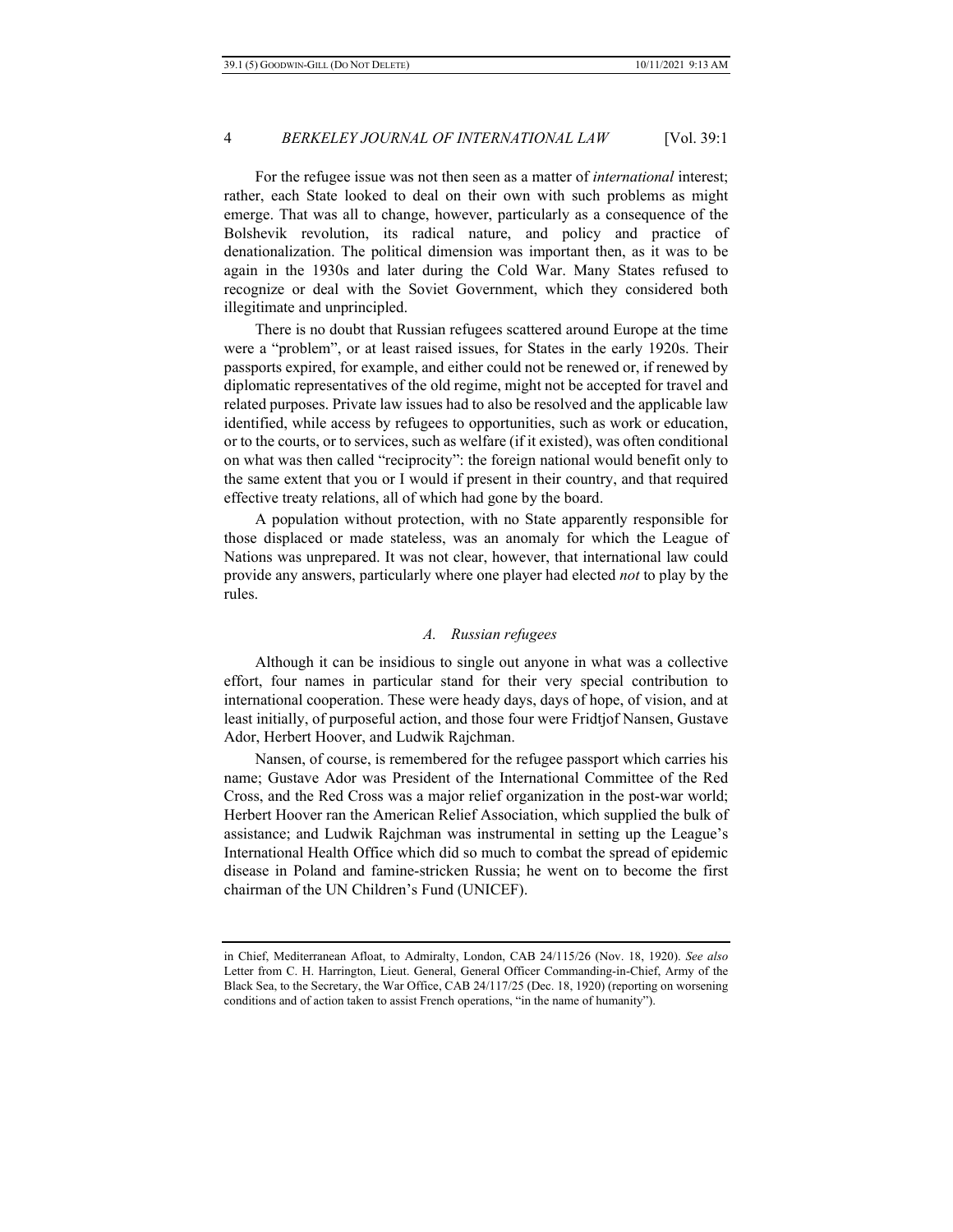Despite their considerable individual achievements, each of these four was also quite typical of their time—idealists, yes, but pragmatists, too; they were probably also the sort of "damn internationalists" whom David Caron mentioned when the Riesenfeld award was given to Louis Henkin.<sup>[9](#page-4-0)</sup>

Nansen, for example, was a well-known scientist and explorer and a Norwegian delegate to the Assembly when, in April 1920, the League entrusted him with the repatriation of prisoners of war who remained in exile notwithstanding the end of hostilities. Working with the Red Cross and with the governments of Poland, Germany, Estonia, Lithuania, and the Soviet Union, he successfully organized the two-way repatriation of over 400,000 former POWs in two years.[10](#page-4-1) His knowledge and experience of Russia would stand him in good stead, as he took up the cause of famine relief in addition to his work for refugees.

And this work came about because, in 1921, Gustave Ador wrote to the President of the Council of the League of Nations, and brought up the urgent problem of several hundred thousand Russian refugees then in Europe and elsewhere; he mentioned 800,000, but the number in fact was a least one and a half million.<sup>[11](#page-4-2)</sup> Although individual circumstances differed, many were adrift and without protection, written off by their country of origin, with no prospect of settling locally, of finding employment, let alone of moving on to other countries. The International Committee of the Red Cross (ICRC) and the League of Red Cross Societies had taken up the challenge of relief, with considerable assistance from the American Red Cross and the International "Save the Children" Union. But relief was not enough, the resources of voluntary organizations were rapidly diminishing, and something had to be done. The ICRC argued that there was no better organization than the League to look into the issues, and only the League was in a position to surmount the political and social difficulties and come up with solutions.[12](#page-4-3)

Governments agreed that something had to be done, and many supported the idea of some sort of organization under the League, and of a High Commissioner—someone with personal authority, able to secure the necessary political support, to influence non-governmental organizations and gain their respect. Such a High Commissioner would define the legal status of the refugees, organize their repatriation or allocation to other States, find them productive employment (a recurring theme) and, together with philanthropic organizations,

<span id="page-4-0"></span><sup>9.</sup> David D. Caron, *Remarks on the Awarding of the 2003 Stefan A. Riesenfeld Award: Louis Henkin and the Felicitous Expression of Reason*, 22 BERKELEY J. INT'L L. 1, 6 (2004).

<span id="page-4-1"></span><sup>10</sup>*. Fridtjof Nansen Facts*, NOBEL FOUND., https://www.nobelprize.org/prizes/peace/1922/nansen/facts/.

<span id="page-4-3"></span><span id="page-4-2"></span><sup>11.</sup> Letter from Gustave Ador to the President of the Council of the League of Nations, 2 LEAGUE OF NATIONS OFF. J. 225, 227–29 (Feb. 20, 1921) (confirming an earlier telegram, and attaching a memorandum).

<sup>12.</sup> Id.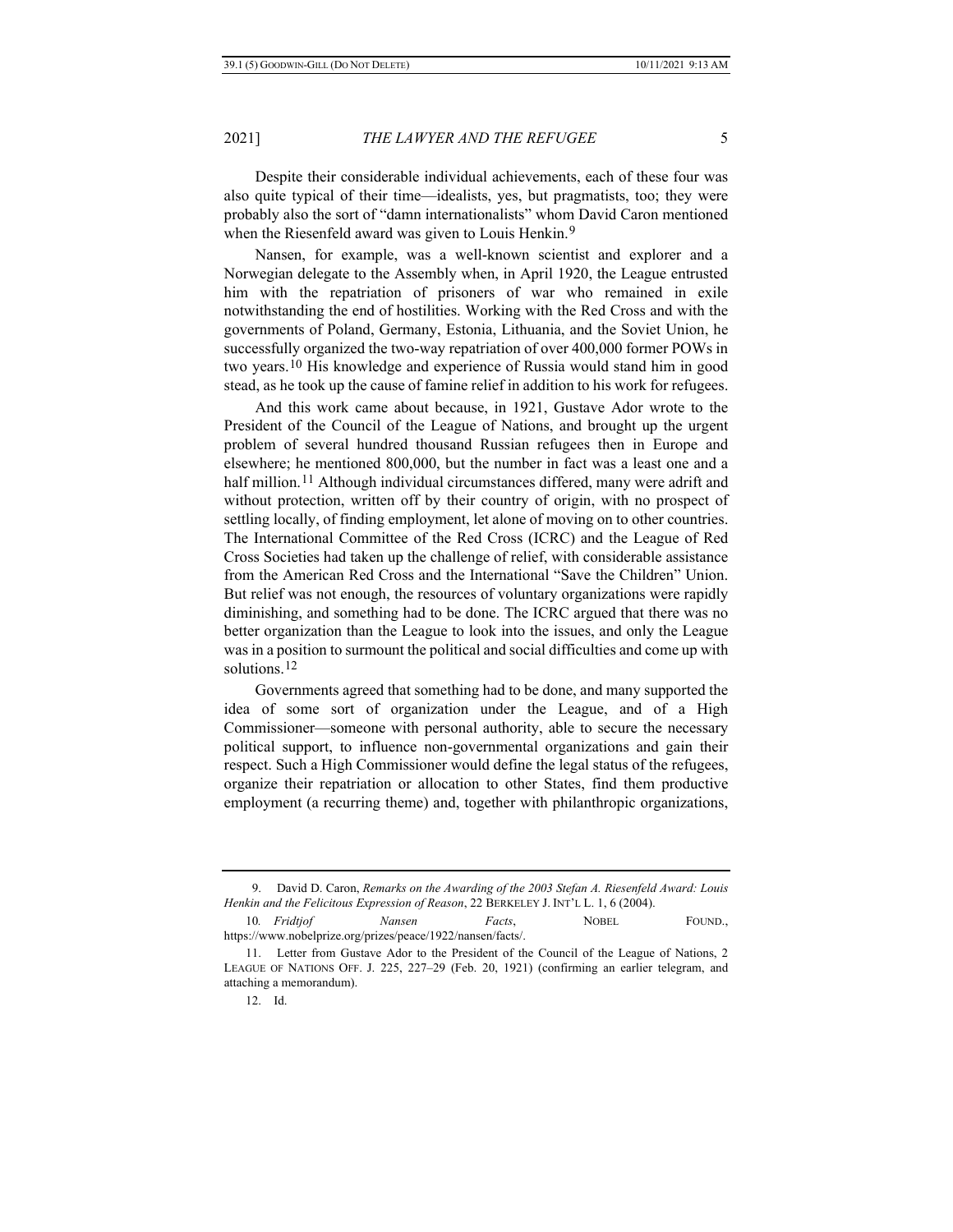undertake relief work.<sup>[13](#page-5-0)</sup> This would cost money of course, and although it was briefly considered that "funds belonging to former Russian Governments, . . . at present deposited in various countries" might be used, nothing came of the idea.[14](#page-5-1)

Even though law and anything resembling individual rights were not as such immediately part of the solution, already a number of principles were emerging: the idea that refugees needed to be able to identify themselves and, if possible, to travel between States; freedom of movement was understood as essential, if refugees were to be able to move to where work was available; ideally, national labor markets would be open to refugees, and equality of treatment would be the norm. Finally, and remarkably, it was taken for granted that there could be no question of anyone being sent back to their country, in the absence of sufficient guarantees of security.[15](#page-5-2)

In September 1921, Nansen accepted the post of High Commissioner for Russian Refugees,<sup>[16](#page-5-3)</sup> but it would take time for these general principles to be translated into law. In the meantime, one of the earliest successes was the certificate of identity, which came to be known as the Nansen passport.

#### *B. Certificates of identity/travel documents*

Early in the crisis, the Government of Czecho-Slovakia had emphasized that the legal status of the refugees, including "international protection in connection with. . . passports, certificates of identity, and all other documents bearing on legal status,"[17](#page-5-4) could not be settled by isolated action, lest further complications arise. The papers issued to Russian refugees needed to be recognized internationally, and that required agreement between States.

Nansen took this up immediately and repeatedly stressed the importance of passports and papers for travel as part of the strategy to move refugees to where work was available. He proposed two ways forward: either the necessary papers should be issued by the countries in which the refugees had found temporary abode, or they might be issued by the High Commissioner on behalf of the

<span id="page-5-0"></span><sup>13.</sup> M. Hanotaux, Report on The Question of the Russian Refugees June 27, 1921), 2 LEAGUE OF NATIONS OFF. J. 755, 756 (1921).

<span id="page-5-1"></span><sup>14.</sup> *Id.* at 757. The British Government concluded that this would not be lawful, the resources in question belonging to the successor government; Id. at 1014; *see also* Guy S. Goodwin-Gill & Selim Can Sazak, *Footing the Bill: Refugee-Creating States' Responsibility to Pay*, FOREIGN AFFS. (July 29, 2015), https://www.foreignaffairs.com/articles/africa/2015-07-29/footing-bill.

<span id="page-5-2"></span><sup>15.</sup> Conference on the Question of the Russian Refugees, Resolutions Adopted by the Conference on August 24, 1921, 2 LEAGUE OF NATIONS OFF. J. 899 (1921).

<span id="page-5-3"></span><sup>16.</sup> On the last day of the Conference, Fridtjof Nansen was invited by telegram to take up the post of High Commissioner for Russian Refugees, which he accepted on September 1, 1921: 2 LEAGUE OF NATIONS OFF. J. 1006, 1027 (1921).

<span id="page-5-4"></span><sup>17.</sup> The Question of the Russian Refugees. Summary of the Documents received by the Secretariat, 2 LEAGUE OF NATIONS OFF. J. 485, 491, Annex 6 (1921).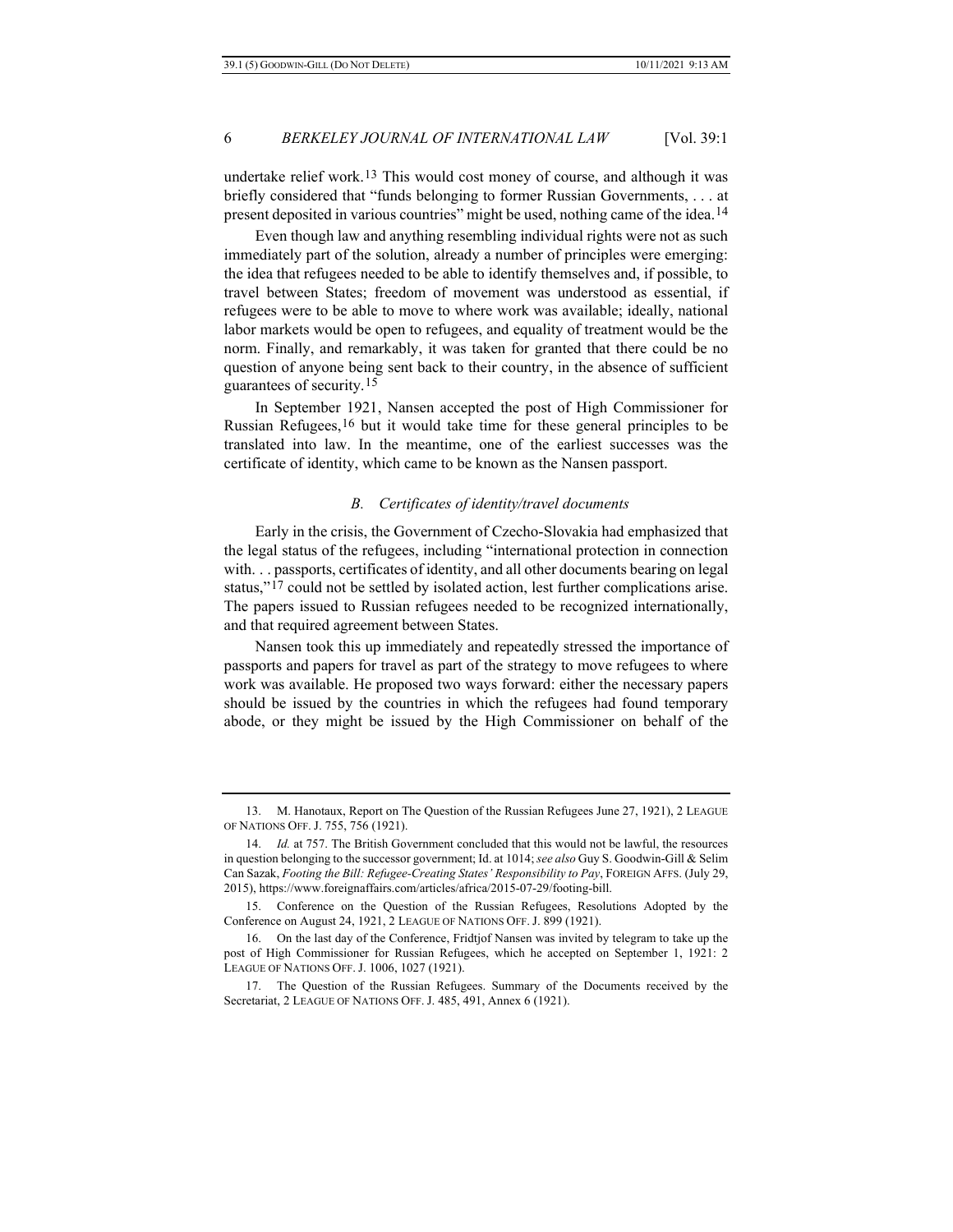League.[18](#page-6-0) These proposals provided the agenda for the conference convened by Nansen in Geneva in July 1922, at which participating States unanimously agreed on the form of a certificate which they would issue to Russian refugees, and recommended its adoption by other States, both members and non-members of the League.[19](#page-6-1) Very soon, over 50 States had signed on.[20](#page-6-2)

One deficiency, however, would have to be remedied, for initially States insisted that a certificate should not imply the right for the refugee to return to the issuing State, and that special authorization was required. And the absence of a return clause significantly reduced the value of a certificate for the purposes of international travel.

That would eventually change, but there are insights here which are no less relevant today—one of the reasons why front-line States were inclined *against* the return clause, was that being host to the great majority of refugees, they hoped that a certificate of identity would speed onward movement to other countries, that it would facilitate self-resettlement as an element of international solidarity.[21](#page-6-3) Those concerns have not gone away, but documentation nevertheless was also seen as essential to personal security and identity, to gaining access to employment, which is so important both for personal dignity and to relieve the public purse, and for the opportunities that freedom of movement can bring, particularly where the refugee is able to move to where he or she may find work.

#### *C. The principle of no compulsory return*

Perhaps the most significant achievement, if that's the right word, was the acceptance among States of the principle of no compulsory return; in fact, I see it not so much as an achievement, as a reflection of something innate. Even before the High Commissioner had actually been appointed, the 1921 Conference stressed, on the one hand, that no Russian refugee should be compelled to return, but that, on the other hand, information should be gathered with regard to those who might want to go back.<sup>[22](#page-6-4)</sup>

This fundamental position of principle, lacking the force of international law, was nevertheless translated into practice, long before the word *non-refoulement*

<span id="page-6-0"></span><sup>18.</sup> Special Report by the High Commissioner, requesting the assistance of the Governments and Members of the League in the Accomplishment of his Work (Mar. 24, 1922), 3 LEAGUE OF NATIONS OFF.J. 385, 396, Annex 321a (1922). Nansen included a model certificate and reported also that refugees were in favor of papers issued by governments, provided always that they were free not to take up the option. *Id*. at 396–97.

<span id="page-6-1"></span><sup>19.</sup> Arrangement with respect to the issue of certificates of identity to Russian Refugees, July 5, 1922, 13 L.N.T.S. 355 (1922).

<sup>20.</sup> *Id.*

<span id="page-6-3"></span><span id="page-6-2"></span><sup>21.</sup> *See* Tytus Filipowicz, Memorandum on Russian Refugees in Poland (July 7, 1922), League of Nations Doc. C.483.M.305.1922 (1922) (circulated under cover of the Secretary-General's note of July 14, 1922).

<span id="page-6-4"></span><sup>22.</sup> Conference on the Question of the Russian Refugees, Resolutions Adopted by the Conference on August 24, 1921, 2 LEAGUE OF NATIONS OFF. J. 899, 901 (1921).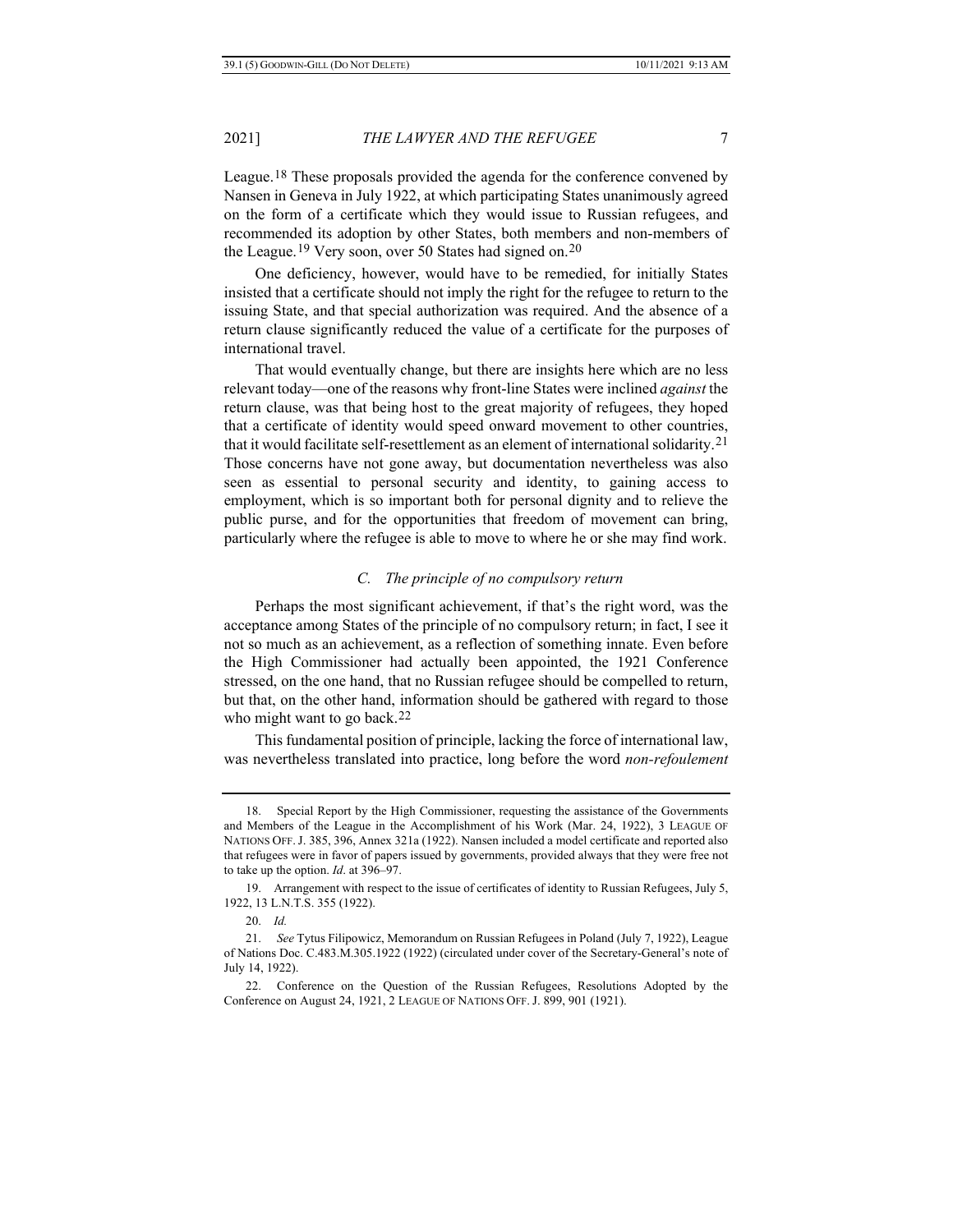entered the vocabulary of protection. In 1923, for example, Nansen intervened to protect Russian refugees in China, many of whom had been engaged in military activities against the Soviet government and were a source of concern to the Chinese government. He intervened also with regard to a particular group of Russian refugees, "whose previous political associations were such as to render dangerous their presence in Constantinople," and saw that they were evacuated to Serbia. He then managed to avert the threatened expulsion, "for military reasons," of refugees from Romania; and of refugees in Poland, who were alleged to have left their country, not on political grounds, but for economic and other reasons. Nansen pointed out that many refugees had lost their nationality and would not be allowed to enter Russia, and he took steps to ensure their relocation in other countries.[23](#page-7-0)

Then, as today, repatriation often seemed to be the only possible solution, particularly where large numbers of refugees were involved. The American Relief Association and the American Red Cross, major philanthropic partners in assisting Russian refugees, were of the view that there could be "no final satisfactory solution" other than return, and they requested that, "the matter of the protection in and repatriation to Russia of several thousands of these refugees be taken up with the Soviet Government by the League through Doctor Nansen or such other agency as they may elect."<sup>[24](#page-7-1)</sup>

Approaches were made, some did repatriate, but the political situation changed again, and the question became academic; does this story provide lessons for today?

#### *D. Defining refugees*

One obvious curiosity of the League's involvement with refugees was its initial limitation to *Russian* refugees, and the fact that no definition was considered necessary; everyone knew who a Russian refugee was, and politics clearly drove the perception. Other refugees were known to be out there, but somehow they were not immediately thought to be of international concern, or to require the same attention. That was to change over time, but piecemeal and not in any systematic way.

The first extension of the Nansen passport scheme was to Armenians in 1926.[25](#page-7-2) Again, it was driven by politics, but also by recognition of the urgent need for solutions. The arrangement of that year was the first occasion on which the refugee was defined. Still limited to just two national groups, Russians and

<span id="page-7-0"></span><sup>23.</sup> Russian Refugees, Report by Dr Nansen (July 7, 1923), 4 LEAGUE OF NATIONS OFF. J. 1040–44 (1923). *See also* George Ginsburgs, *The Soviet Union and the Problem of Refugees and Displaced Persons 1917-1956*, 51 AM. J. INT'L L. 325, 336–38 (1957).

<span id="page-7-1"></span><sup>24.</sup> Russian Refugees, Report by Dr. Nansen (Sept. 1, 1922), 3 LEAGUE OF NATIONS OFF. J. 1125–26 (1922).

<span id="page-7-2"></span><sup>25.</sup> Arrangement relating to the Issue of Identity Certificates to Russian and Armenian Refugees, 89 L.N.T.S. 47 No. 2004 (1926).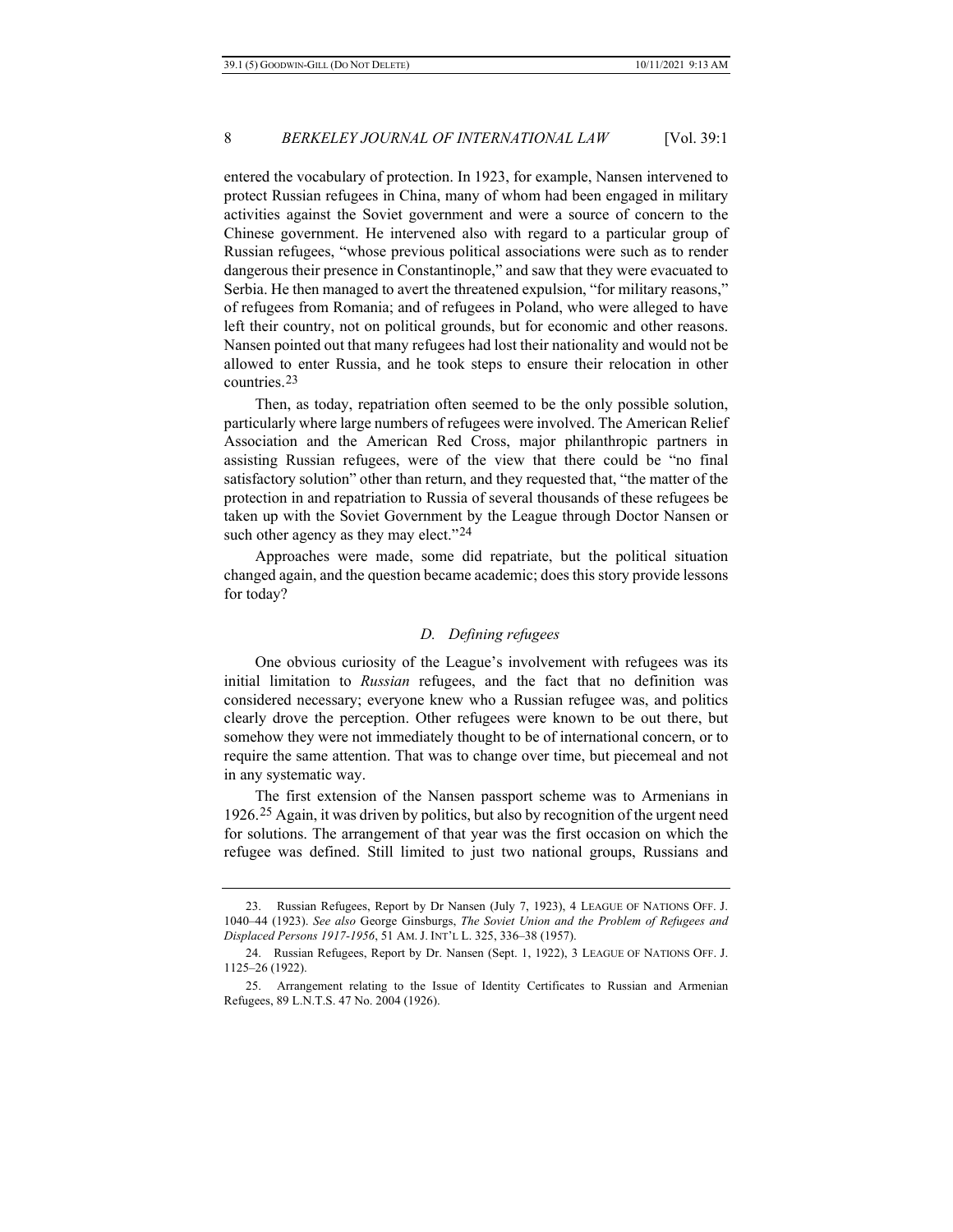Armenians, the defining characteristics were that they no longer enjoyed the protection of their former government and had not acquired another nationality.

Two years later, the 1928 Arrangement added yet more groups, namely, certain "Turkish, Assyrian, Assyro-Chaldean and assimilated refugees,"[26](#page-8-0) but there was no desire on the part of States, either to deal with the issues more generally, or to adopt a treaty-based approach under which they would accept formal, legal obligations.

To be sure, the 1928 Arrangement had indicated a variety of political and legal protection activities which the High Commissioner might undertake, but everything was framed in the language of recommendations, not that of law or obligation,[27](#page-8-1) and recommendations were becoming less and less effective in achieving results. Freedom of movement remained discretionary, as did the issue of a return clause; in the case of expulsion, States were simply entreated to avoid or suspend such measures, "where the person concerned is not in a position to enter a neighboring country in a regular manner;"<sup>[28](#page-8-2)</sup> and even that did not apply in the case of a refugee who entered in violation of national law.

After reviewing the frequently difficult and deteriorating situation of refugees in Europe and the increasing ineffectiveness of recommendations, the Inter-Governmental Advisory Commission attached to the Nansen International Refugee Office (Nansen died in 1930), strongly urged the adoption of a formal convention, as the best way of assuring refugees of stability, whether as regards their legal status, their settlement and work, access to the professions, to schools and universities, and to the courts.[29](#page-8-3) The Commission was encouraged to undertake the drafting, and in October 1933, after a short conference in Geneva, the Convention relating to the International Status of Refugees was adopted.[30](#page-8-4) Not the most auspicious time you may think, for that was the same year in which the Nazis came to power in Germany, and new challenges were close at hand.

From one perspective, the Convention did little more than translate the status quo—the 1922, 1924, 1926, and 1928 arrangements—into treaty language, but it

<span id="page-8-0"></span><sup>26.</sup> Arrangement concerning the Extension to other Categories of Refugees of certain Measures taken in favour of Russian and Armenian Refugees: 89 L.N.T.S. 63 No. 2006 (1928).

<span id="page-8-1"></span><sup>27.</sup> Arrangement relating to the Legal Status of Russian and Armenian Refugees: 89 L.N.T.S. 53 No. 2005 (1928).

<sup>28</sup>*. Id.*

<span id="page-8-3"></span><span id="page-8-2"></span><sup>29.</sup> See Annex 1313, Russian Armenian Assyrian Assyro-Chaldean and Turkish Refugees (1931) 12 LEAGUE OF NATIONS OFF. J. 2118.

<span id="page-8-4"></span><sup>30.</sup> 159 L.N.T.S. 199 No. 3663 (1933). For a detailed account of the Convention and of British practice, *see* Robert J. Beck, *Britain and the 1933 Refugee Convention: National or State Sovereignty?* 11 INT'L J. REFUGEE L. 597 (1999); *see also*, Claudena Skran, *The Historical Development of International Refugee Law, in* THE 1951 CONVENTION RELATING TO THE STATUS OF REFUGEES AND ITS 1967 PROTOCOL: A COMMENTARY 19–35 (Andreas Zimmerman ed., 2011); CLAUDENA SKRAN, REFUGEES IN INTER-WAR EUROPE: THE EMERGENCE OF A REGIME (1995); Peter Fitzmaurice, *Between the wars – the Refugee Convention of 1933: A contemporary analysis*, *in* THE CHALLENGE OF HUMAN RIGHTS: PAST, PRESENT AND FUTURE 236 (David Keane & Yvonne McDermott, eds., 2012).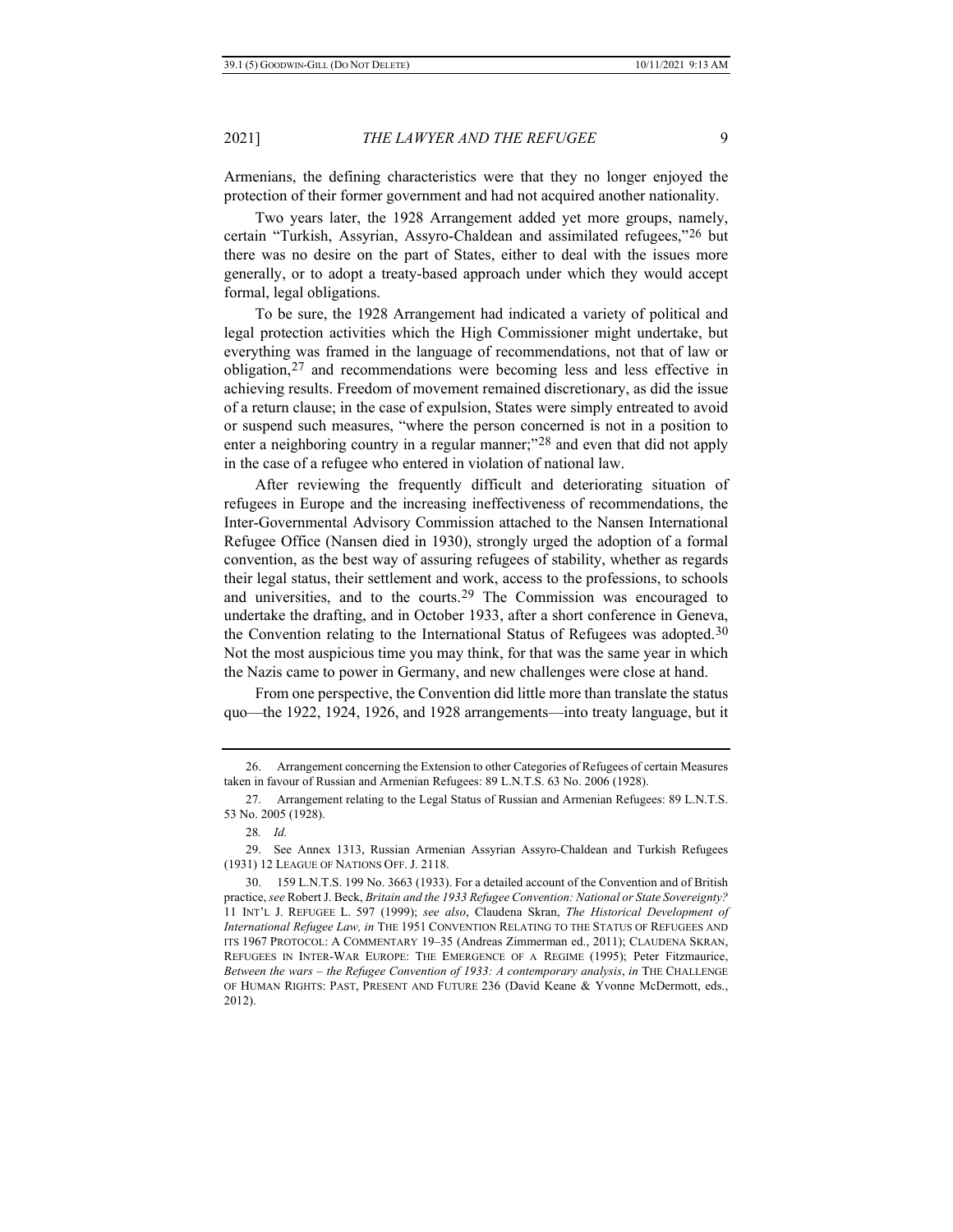is most often cited today as being the first occasion on which the principle of *nonrefoulement* appeared in a binding legal instrument. That is so, but the rule as stated was apparently limited to refugees residing regularly in the contracting States, even if an ambiguously worded provision did bind them not to send back or *refoule* a refugee to the frontiers of their country of origin.<sup>[31](#page-9-0)</sup> As we have already seen, the practice that would consolidate *non-refoulement* over time as a rule of customary international law had already begun in the 1920s, but its expression in a binding treaty was helpful in the process of crystallization, even if few States finally ratified it.

The suggestion for a more open approach to the refugee definition, incorporating all those who did not enjoy or no longer enjoyed the protection of their country of origin and had not acquired another nationality, was rejected by those working on a draft, for fear it would raise objections from governments.<sup>[32](#page-9-1)</sup> Even at the time, it was well understood that many refugees—Italians, Hungarians, Austrians and Germans—continued to have no protection, and the following years would necessitate further *ad hoc* measures as Nazism took hold and the Spanish Civil War came to an end.

#### *E. Preliminary conclusions*

As we can see, up until 1933, the law had not yet formally entered the picture, although principles of protection and cooperation can be discerned—the germ of what would come to be called *non-refoulement*; the provision of relief in face of humanitarian necessity (with special attention to women and children and those with disabilities); the practical yet inexorable link between solutions and refugee self-reliance and employment; the agency of those displaced, who needed a voice; the practical protection that goes with documents certifying identity and status; the repeated hope that repatriation would be the answer.

At the inter-governmental, institutional level, cooperation is beginning to emerge, though falteringly, even as the particular national interests of individual States also made themselves felt. Still, the limited and circumscribed nature of these first steps cannot be ignored; the focus was exclusively on just a few refugees, defined by reference to national origin and lack of protection. The "international" response was heavily dependent on non-governmental private agencies; the politics of recognition and confrontation with the Bolshevik government played a part in the 1920s, and were to come up again in the 1930s; and individual rights were just not there.

<span id="page-9-0"></span><sup>31.</sup> Article 3 (in the official French text): 'Chacune des Parties contractantes s'engage à ne pas éloigner de son territoire par application de mesures de police, telles que l'expulsion ou le refoulement, les réfugiés ayant été autorisés à y séjourner régulièrement, à moins que lesdites mesures ne soient dictées par des raisons de sécurité nationale ou d'ordre public. Elle s'engage, dans tous les cas, à ne pas refouler les réfugiés sur les frontières de leur pays d'origine. . .'

<span id="page-9-1"></span><sup>32.</sup> Member of the Social Section, Memo to M. Ekstrand, League of Nations Doc. 6786 (1933); M Gentili, Memo to M Ekstrand, League of Nations Doc. 20A/6786/3948 (1933).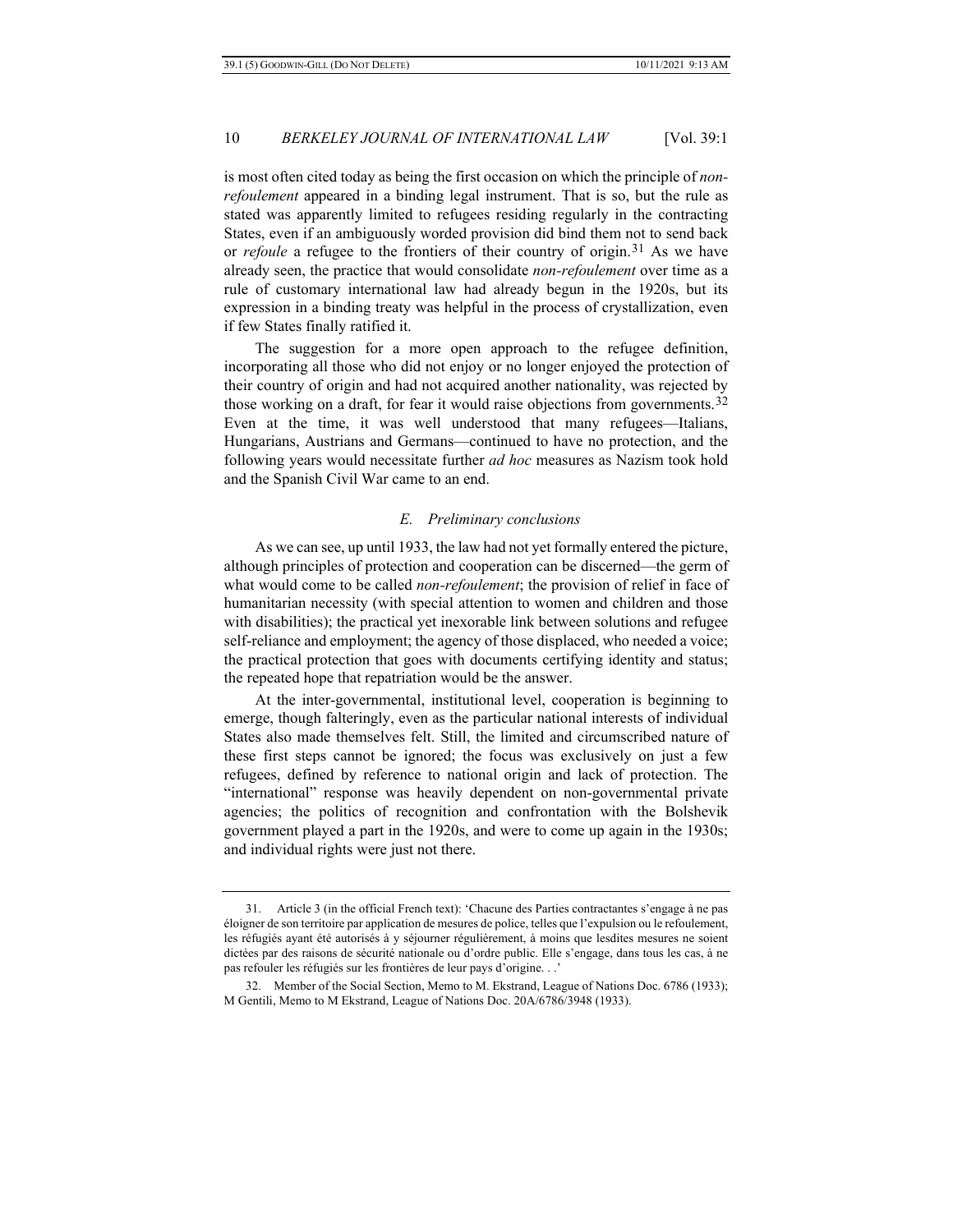### II. CONTEMPORARY CRITICISM

Many of the shortcomings of the emerging regime were noticed at the time, of course. Not only did millions of refugees fall outside the safety net, but it was increasingly difficult for refugees to find employment in a time of economic depression: borders were tightening up, and the League itself was entering its period of decline. Totalitarianism was gaining ground, League members were engaging in aggressive war, and the early idealism was slipping away.

Writing in 1951, and looking back over near history, Hannah Arendt didn't think much of what the League had done for refugees. She evidently had little time for those she called "well-meaning idealists" wedded to the notion of inalienable rights and yet so distant from "the situation of the rightless themselves," among whom might be found "a few international jurists without political experience. . . or political philanthropists supported by the uncertain sentiments of professional idealists." [33](#page-10-0) She was certainly right to pinpoint the League's failure to deal with totalitarianism, particularly in the crisis decade of the 1930s. She paints a bleak picture—"not the loss of a home, but the impossibility of finding a new one"—language that echoes today in the protracted refugee situations around the world.[34](#page-10-1)

That picture is a telling corrective to what we might otherwise infer from the work of Fridtjof Nansen, or from the various arrangements and, ultimately, conventions adopted for refugees. And yet it is incomplete and, for the international lawyer, somewhat ahistorical, so far as it ignores the legal and international political context of the day.

After all, these were early days in a coalescing international community of States as yet unprepared, legally and institutionally, for the shock of unprotected populations—people for whom no one appeared to be "responsible." At great human cost, individual States were concerned with protecting, or at least asserting, the primacy of national interest and to wash their hands of responsibility for the displaced and the persecuted.

#### III.

#### MODERN TIMES

Let me now leap ahead, leaving aside the Second World War, skipping over the International Refugee Organization and the political divisions of the Cold War, and just glancing back to note the creation of the Office of the United Nations High Commissioner for Refugees in 1950, the signing and entry into force of the 1951 Convention relating to the Status of Refugees and its "amending"

<span id="page-10-1"></span><span id="page-10-0"></span><sup>33.</sup> HANNAH ARENDT, THE ORIGINS OF TOTALITARIANISM: INTRODUCTION BY SAMANTHA POWER 371–75 (2004).

<sup>34.</sup> *Id*.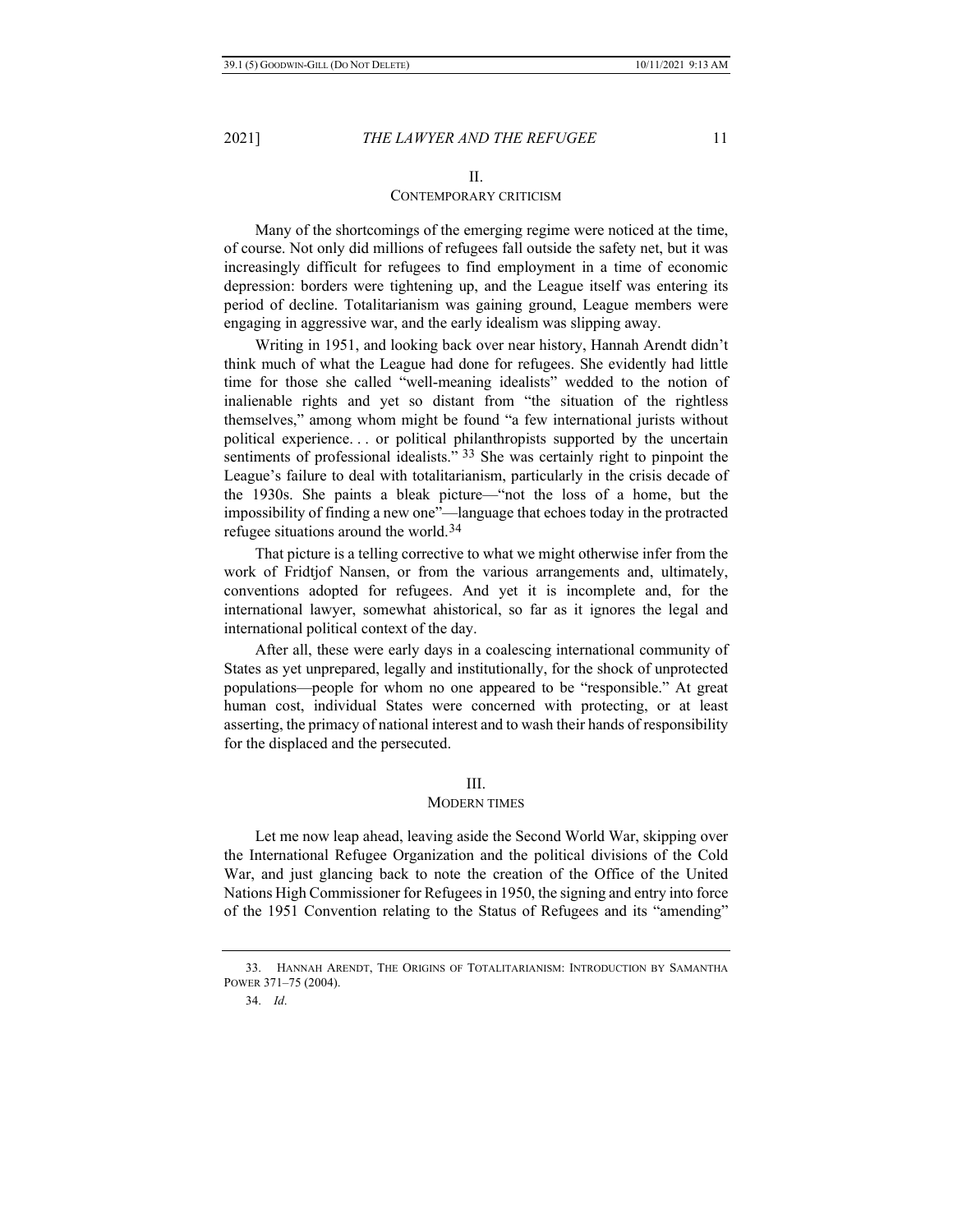1967 Protocol, as well as significant developments at the regional level, both with regard to refugees and more generally in the protection of human rights.[35](#page-11-0) Let me pause there for a moment, for the post-war arrival of human rights changed the scene in a significant way, putting the individual, no matter who she or he was, front and center in the scheme of protection.

Already in 1948, the Universal Declaration had begun to sketch out the legal limits, confining and structuring the power of the State to deal with the migrant, the asylum seeker, the refugee, and, indeed, the citizen.<sup>[36](#page-11-1)</sup> It makes clear that *everyone* has the right to non-discriminatory treatment;<sup>[37](#page-11-2)</sup> "to life, liberty and security of the person";<sup>[38](#page-11-3)</sup> not to be subject to torture, or to cruel, inhuman or degrading treatment or punishment;<sup>[39](#page-11-4)</sup> "to equal protection of the law";<sup>[40](#page-11-5)</sup> "to an effective remedy" where rights are violated, $41$  and, of course, "to seek and to enjoy … asylum from persecution".[42](#page-11-7)

That original list is longer now, rights have been given greater substance and clearer content in treaties and practice, and the obligation to protect human rights has moved much closer to the center. The principle of *non-refoulement*, for example, has slipped the bounds of the 1951 Refugee Convention, requiring States at large not to return people to face the risk of persecution, torture, or other serious violations of fundamental rights, thus going some way towards bridging the gap to a right to asylum that was left undeveloped in later treaties.<sup>[43](#page-11-8)</sup>

Today, the principle of non-discrimination on the basis of race is firmly established in international law, with non-discrimination as a *general* principle standing alongside. This fact alone raises the question, whether we should not closely re-examine judgments of the past that were premised on, if not rooted in, practices of racial discrimination considered abhorrent and impermissible today. Here, I am thinking in particular of the decision of the US Supreme Court in *Nishimura Ekiu* and of the Privy Council in *Musgrove v Chun Teeong Toy*.[44](#page-11-9)

<span id="page-11-3"></span><span id="page-11-2"></span><span id="page-11-1"></span><span id="page-11-0"></span><sup>35.</sup> G.A. Res. 428 (V), (Dec. 14, 1950); Convention relating to the Status of Refugees, July 28, 1951, 189 U.N.T.S. 137; Protocol relating to the Status of Refugees, Jan. 31, 1967, 606 U.N.T.S. 267.

<sup>36.</sup> G.A. Res. 217 (III), (Dec. 10, 1948).

<sup>37</sup>*. Id.* art. 2.

<sup>38</sup>*. Id.* art. 3.

<sup>39</sup>*. Id.* art. 5.

<sup>40</sup>*. Id.* art. 7.

<sup>41</sup>*. Id.* art. 8.

<sup>42</sup>*. Id.* art. 14.

<span id="page-11-8"></span><span id="page-11-7"></span><span id="page-11-6"></span><span id="page-11-5"></span><span id="page-11-4"></span><sup>43</sup>*. See* Guy S. Goodwin-Gill & Jane McAdam, *Protection under human rights and general international law*, *in* THE REFUGEE IN INTERNATIONAL LAW 350–99 (4th ed. 2021); Guy S. Goodwin-Gill, INTRODUCTORY NOTE, DECLARATION ON TERRITORIAL ASYLUM, 1967: [https://legal.un.org/avl/ha/dta/dta.html.](https://legal.un.org/avl/ha/dta/dta.html)

<span id="page-11-9"></span><sup>44.</sup> For the background on racial discrimination in immigration, Eve Lester, MAKING MIGRATION LAW: THE FOREIGNER, SOVEREIGNTY AND THE CASE OF AUSTRALIA (2018); also, Nishimura Ekiu v. United States, 142 U.S. 651 (1892); *Musgrove v. Chun Teeong Toy*, [1892] AC 272.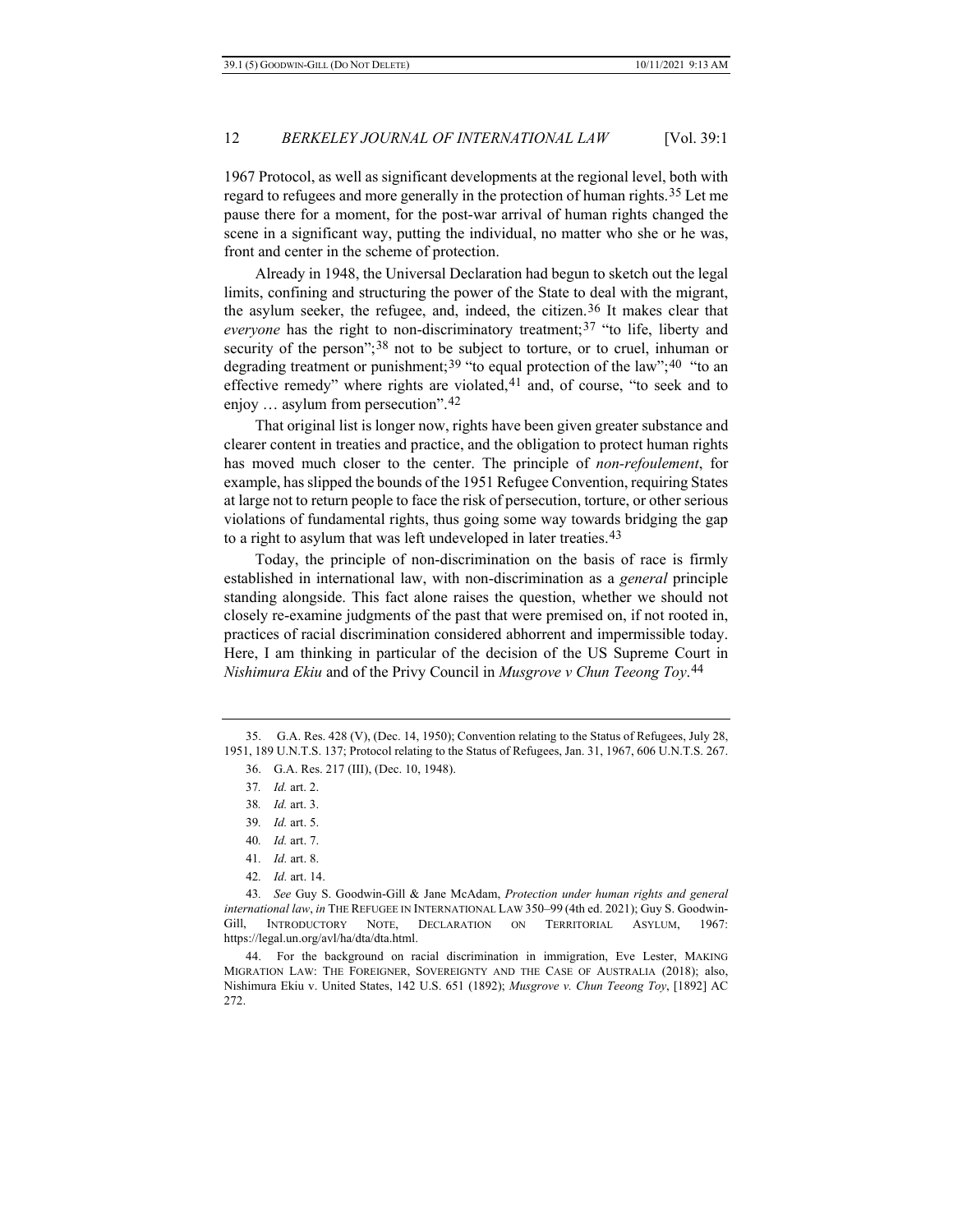The persistent illusion of an absolute, exclusionary competence is nevertheless still a matter of concern, because it tends to frame and direct national legislation and policies in ways that are inimical to international cooperation and, not infrequently, contemptuous of human rights. Some things have changed, but some of what has changed for the better protection of those in flight is now under threat in many jurisdictions.

On the plus side, the international legal status of the refugee, the stateless person, and the individual at large, is beyond dispute, as are the obligations that States owe generally to all and specifically to the refugee and the stateless. It is not, and probably cannot be, a perfect picture. Neither international law nor international organizations yet provide that "community," which some see as the necessary condition precedent to the protection of rights. On the contrary, compliance, effectiveness, enforcement—however we want to call it—still falls (mostly) within the competence of States. After all, States are the only ones possessed of territory on which to provide refuge.

That is the challenge and the opportunity. That is the terrain on which the refugee and the lawyer must seek out the promise of protection, wherever the rule of law can be found. A "new" approach being unlikely, the progressive development of international refugee law—the dynamic approach—is needed, employing the instruments and principles which have their origins and their solid foundation in the practice of the League and its members and in the consolidation of practice ever since.

What is exciting and potentially so progressive is the fact that different legal systems and cultures are involved in the interpretation and application of a common agenda. Challenges lie in responding to new factual situations, to novel interventions in controlling the movement of people in search of refuge, and to circumstances which, from a humanitarian and commonsense perspective, seem to cry out for protection in one form or another.

The grass-roots dynamic is of fundamental importance, for progress in protection has long been driven by practitioners, refugee advocates, teachers and professors, legal clinics, pro bono groups, students and non-governmental organizations presenting claims and fighting cases in first instance tribunals, appeal and supreme courts, and before regional and universal oversight mechanisms. The record of success here—in the better protection of women in flight, of LGBTQI and others similarly situated, of those in fear of FGM, of drugrelated violence or youth targeting—that is what counts.

#### *A. Lawyers and the law*

The origins of international refugee law and organization lie in a "groups and categories" approach, in which the displaced were the objects of attention and neither rights nor agency played a significant role. Today, the individual is very much at the center.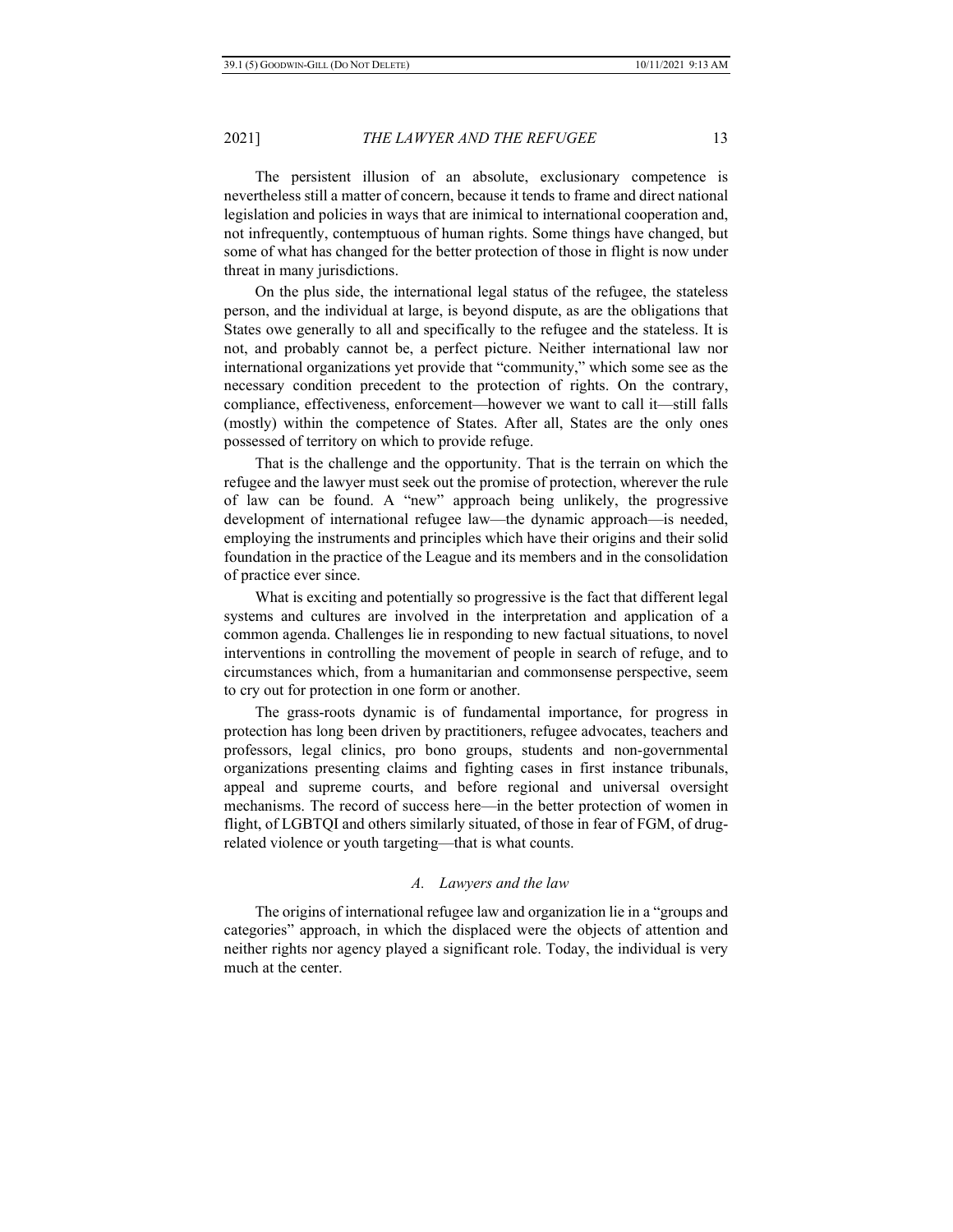The growth in national refugee status determination procedures and the judicialization of process have led the 1951 Convention to be one of the most litigated treaties at the domestic level, with courts and tribunals around the world engaged almost daily in a common purpose—elucidating the meaning of and applying the refugee definition and other Convention provisions relevant to admission, non-penalization by reason of irregular entry or presence, residence, non-removal, and protection at large.

This immediately broadens the picture, showing the potential of domestic courts as "agents of development," where both customary law and treaty interpretation are concerned. Indeed, the very absence of a centralized authority or treaty supervisory body in the traditional sense, means that domestic courts have particular responsibilities in compliance and development; and we have to learn how to make the very best use of them.

And here lawyers, as advocates, *amici*, or in NGOs or working with other providers of front-line legal advice and assistance, can play a critical role by, among other things, bringing to the attention of domestic courts the rulings of other courts in other jurisdictions, as they interpret and apply the very same treaty terms and obligations shared in common.

Precisely because the decisions of national courts, as organs of the State, can amount or contribute to practice for customary international law purposes, we need to ensure that our own courts are provided with the best evidence of what is the applicable international law, and what is the commonly accepted interpretation.

#### *B. . . . and in the United States*

As all of us here know, US lawyers are actively litigating every aspect of the assault on asylum and refugee protection which seems central to the policy of the present government. I would like to suggest that the counter-attack can be strengthened by more focused and more consistent recourse to international law and, in particular, to the work being done by other courts in other countries.

I was recently in correspondence with a US lawyer on precisely this issue, which provoked the following reply: "[f]rom an advocacy perspective in the US, our courts are, unfortunately, generally not very interested in the UNHCR or rulings of other jurisdictions…" Kate Jastram confirmed this a few years back, with an empirical study noting that UNHCR's *Handbook* is hardly ever referenced in the United States, and that its Guidelines on exclusion were not mentioned, even in passing, in over 100 US exclusion cases.[45](#page-13-0)

To me, the lawyer's conclusion smacks of defeatism. What we need is a more assertive and coherent strategy, one which identifies clearly the international legal issues involved—for example, interpretation of the refugee definition—and then

<span id="page-13-0"></span><sup>45.</sup> Kate Jastram, *Left Out of Exclusion: International Criminal Law and the "Persecutor Bar" in US Refugee Law*, 12 J. INT'L CRIM. JUST. 1183, 1194–96 (2014).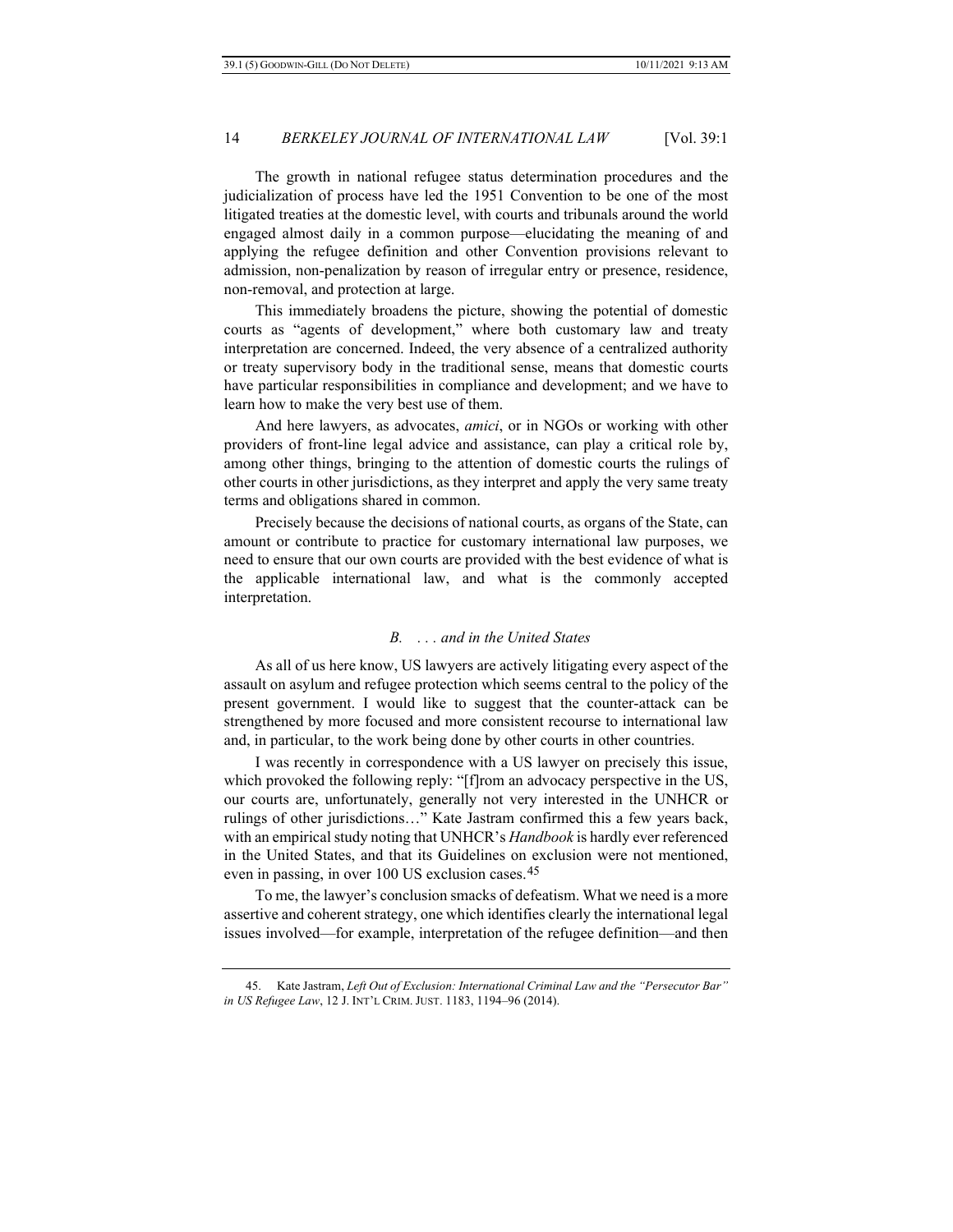determines where the international legal consensus lies, and what the customary international law position is. Little if anything will be gained by bandying academic commentary back and forth, mine included; this is sterile, and what we need to do is dig out the law and the practice.

In this, UNHCR can be a helpful ally. After all, it has a supervisory role where application of the Convention is concerned, which is expressly accepted by States, and its guidelines on protection, issued since 2000 and supplementing its 1979 *Handbook*, tend to be very soundly based in the jurisprudence and doctrine of the courts across multiple jurisdictions (with a dash of principle, of course. . .).[46](#page-14-0) Judicial dialogue across jurisdictions can become an important dynamic, especially in the evolution of the terms of the refugee definition, such as persecution, protection, social group, or political opinion.

The use of comparative case law when interpreting the US Constitution may be controversial, but when treaties are involved, the jurisprudence of Justice Scalia is now our ally. In *Olympic Airways*, for example, he regretted in dissent the majority's,

. . . failure to give any serious consideration to how the courts of our treaty partners have resolved the legal issues before us. . . One would have thought that foreign courts' interpretations of a treaty that their governments adopted jointly with ours, and that they may have an actual role in applying, would be (to put it mildly) all the more relevant.[47](#page-14-1)

The door is ajar; we need to push it wide open.

#### IV.

#### FUTURES

There may still be no internationally recognized right to be "granted asylum" in the narrow sense of formal permission to enter and to remain in State territory, to work, to have one's children educated, and not to be returned to the risk of persecution. The individual in flight *is* protected, however, and how States respond is now a matter of international law, not just a matter of international concern.

Put simply, at the point of contact between the agents of the State and individuals claiming protection, for example, during rescue or interception operations and in what follows next, the State must ensure that its international obligations are implemented effectively and consistently with the rule of law.

Within the international refugee regime at large, the bases for discourse and cooperation have been strengthened over the past seventy years, but the politics remain resistant to such fundamental changes as are needed, either to deal

<span id="page-14-1"></span><span id="page-14-0"></span><sup>46.</sup> Guy S. Goodwin-Gill, *The Office of the United Nations High Commissioner for Refugees and the Sources of International Refugee Law*, 69 INT'L & COMP. L.Q. 1 (2020).

<sup>47.</sup> Olympic Airways v. Husain*,* 540 U.S. 644, 658 (2004).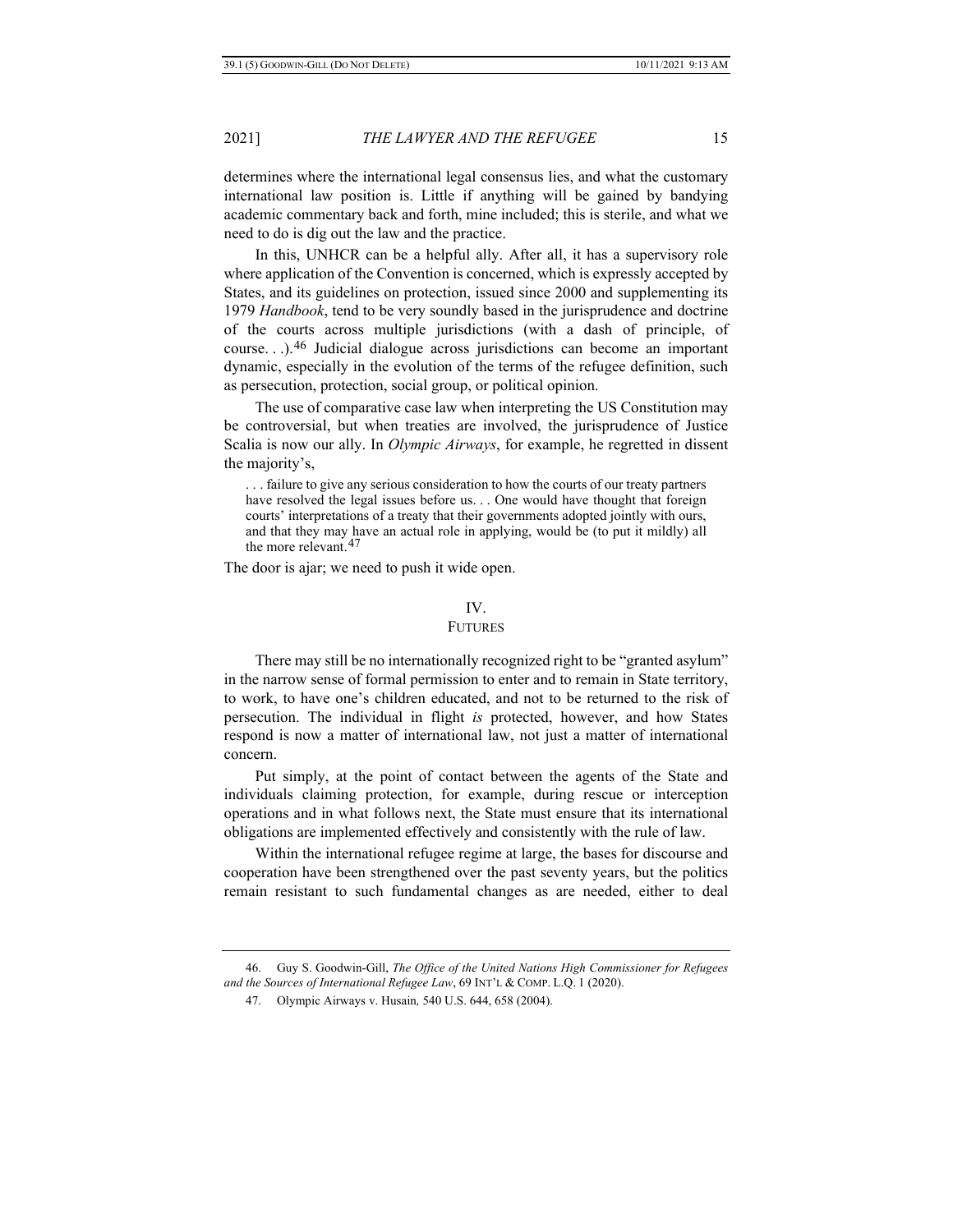effectively with causes, or to bring about prompt and equitable solutions consistently with the demands of international justice.

Overall, "international refugee law" has nevertheless demonstrated its dynamic character. Within the *legal* framework, such as the refugee definition, it has shown itself capable of responding positively to the emerging protection needs of groups and individuals at risk, while the normative background provided by human rights has strengthened its capacity to provide a principled approach to larger groups and categories of the displaced. The law alone, however, does not provide solutions, and much remains to be done in the face of bureaucratic ineptitude and the bankruptcy of policies premised, for example, on the illusion of deterrence and the "value" of cruel and inhuman practices.

Still, one should not underestimate the range of rules and principles that can be called in aid. So concerned was one independent Australian senator with the impact of his country's offshore interception policies that he referred the issue to the Office of the Prosecutor of the International Criminal Court. The reply arrived in mid-February 2020. Rather than dismissing it summarily, as the prosecutor might have done—no attack as such on civilians, so no jurisdiction—the Office undertook a serious and reasoned analysis of policy and practice, noted the extensive body of evidence, and considered the whole against the elements of relevant prohibited conduct, including crimes against humanity and cruel, inhuman, and degrading treatment. And it found that some of that practice did indeed cross the threshold and appear to constitute one or more offenses under Article 7 of the Statute of the Court. It appeared to be unlawful, and although it might not engage the jurisdiction of the Court for now, it could be looked at again.[48](#page-15-0)

If a first principle is needed, international refugee law starts with recognition of the inherent dignity and worth of every human being. Although many things can be deduced from first principles, a legal system is also about accountability for what is done to others. International criminal law, in time and in part, may address the liability of those whose policies and practices are at the root of displacement, while international refugee law is about the architecture of response, and the accountability of systems in which decisions and actions have impact on individuals in search of refuge.

The history of international refugee law is being written now, of course, daily, from the ground up, in the work of civil society, of NGOs, of advocates, whether lawyers or not, of students in legal clinics, in international organizations such as UNHCR and the ICRC, and in the practice of States, both good and bad.

There is now and probably always has been a tension between the claim of the refugee in search of protection, and the State anxious about its "sovereign

<span id="page-15-0"></span><sup>48.</sup> Ben Doherty, *Australia's offshore detention is unlawful, says international criminal court prosecutor*, GUARDIAN (Feb. 15, 2020), https://www.theguardian.com/australianews/2020/feb/15/australias-offshore-detention-is-unlawful-says-international-criminal-courtprosecutor.